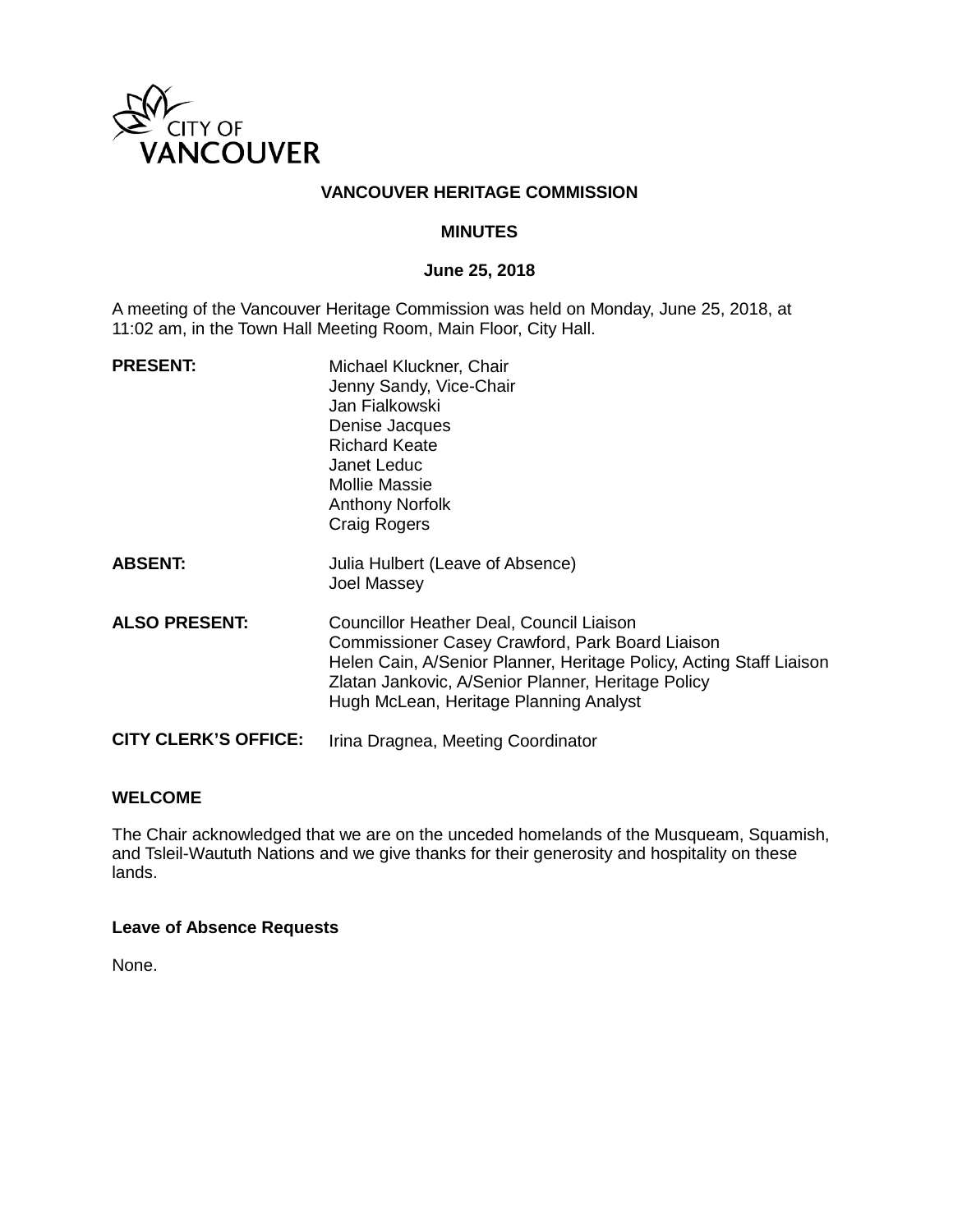# **Approval of Minutes**

MOVED by Commissioner Jacques SECONDED by Commissioner Fialkowski

> THAT the Vancouver Heritage Commission approve the Minutes from the meeting of June 4, 2018.

CARRIED UNANIMOUSLY

## **1. Business Arising from the Minutes**

None.

## **2. Heritage Incentive Plan (HIP)**

Staff: Zlatan Jankovic, A/Senior Planner, Heritage Policy

Staff provided an overview of the proposed Heritage Incentive Plan (HIP), which intends to replace the Heritage Building Rehabilitation Program (HBRP), and also responded to questions. The new program provides cash grants to eligible heritage properties, city-wide, in exchange for seismic upgrades and quality heritage conservation; whereas, the HBRP provides incentives such as, façade grants, property tax exemption and transferable density in the Downtown Eastside area only. The proposed HIP intends to bring transparency, clear management and more financial certainty to the current process.

**\* \* \* \* \***

The Commission recessed at 12:09 pm and reconvened at 12:21 pm.

**\* \* \* \* \***

The Vancouver Heritage Commission thanked staff for their presentation on the draft HIP, noting the following comments.

- What will the application selection process look like? The applications will be processed as a team with 3-4 people analyzing and providing recommendations, depending on the eligibility criteria scoring.
- Will there be circumstances in which more complex projects can receive more than the maximum grant amount of \$4M? This program will not offer any more than the maximum amount; however, Council can decide to have the applicant use other programs.
- Would the applicant be able to use numerous City grants? The applicant would not be able to do so; however, they would be able to use any federal or provincial grants together with the HIP.
- The cash incentive initiative parallels with other cities around the world, in Canada, Australia and Hong Kong.
- Would you be able to receive the HIP grant without addressing seismic upgrade concerns? No.
- From a developer perspective, the HIP will make it easier for companies to work with.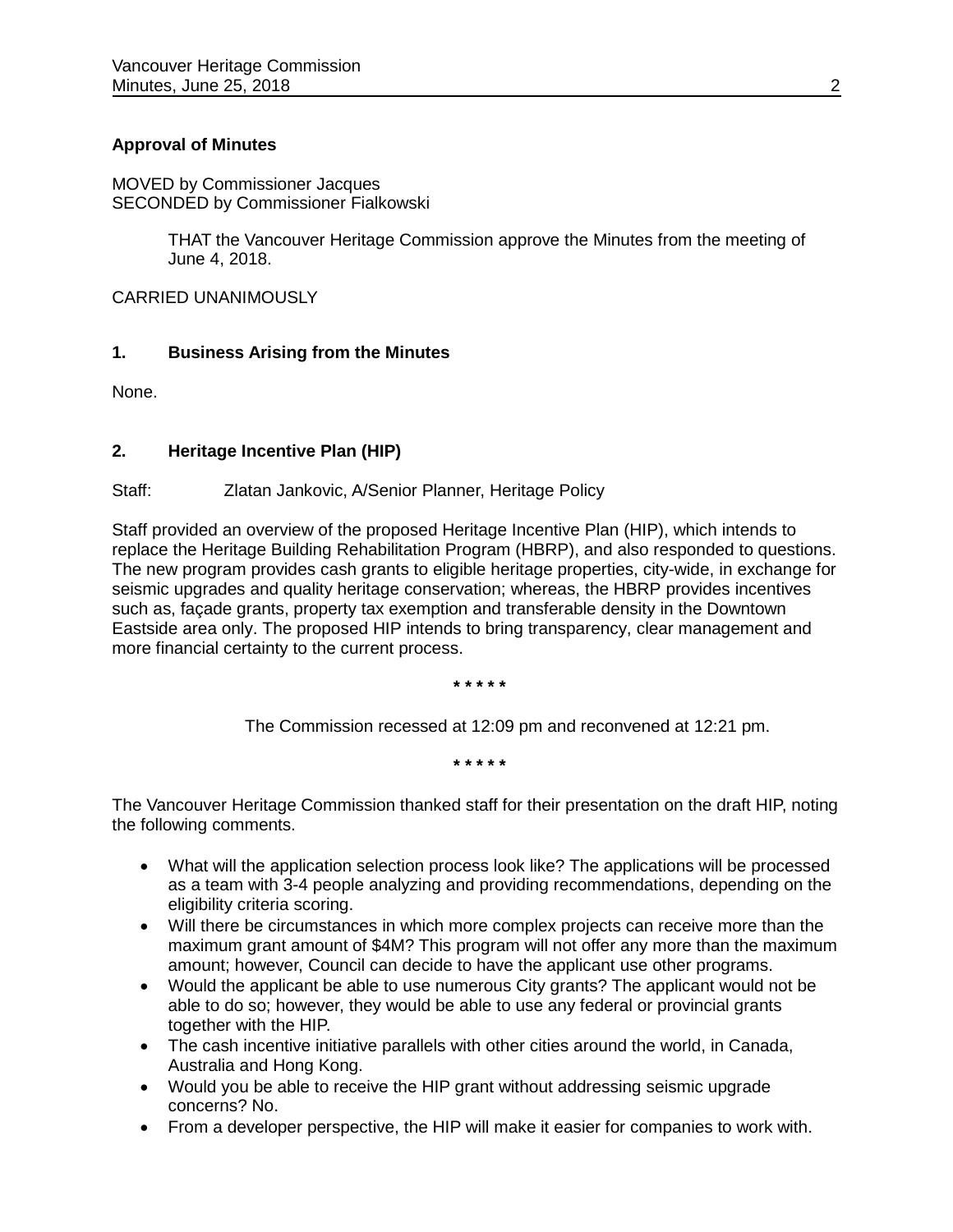• The HIP will be a more simplified process with shorter processing timelines.

#### MOVED by Commissioner Leduc SECONDED by Commissioner Massie

THAT the Vancouver Heritage Commission thanks staff for its detailed presentation on the draft Heritage Incentive Program (HIP).

THAT the Commission requests to see more detail, including evaluation criteria, in order to be able to make a motion of unqualified support for the program, and asks that the material be distributed to commission members by email as soon as possible.

FURTHER THAT the Commission requests that the Heritage Action Plan subcommittee meet in advance of the regular meeting on July 16, 2018, to review the material and prepare recommendations for the full Commission.

## CARRIED UNANIMOUSLY

# **3. Statement of Significance and Vancouver Heritage Register Subcommittee Report**

Staff circulated, reviewed and amended the report from the Statement of Significance and Vancouver Heritage Register Subcommittee meeting held on June 11, 2018, and responded to questions.

#### MOVED by Commissioner Fialkowski SECONDED by Commissioner Massie

- A. THAT the Vancouver Heritage Commission supports adding the following building to the Vancouver Heritage Register as a B-listing:
	- 1906 West 4th Avenue CFUN Radio Station.
- B. THAT the Vancouver Heritage Commission requests that the Statement of Significance for the following building be referred back to the consultants for revisions and, where necessary, to complete revisions to the Vancouver Heritage Register Evaluations:
	- 1906 West 4th Avenue CFUN Radio Station.
	- 304 Dunlevy Avenue Armstrong Funeral Home.

# CARRIED UNANIMOUSLY

## **4. New Business**

The commissioners discussed the process and procedures for proponents presenting to the Commission.